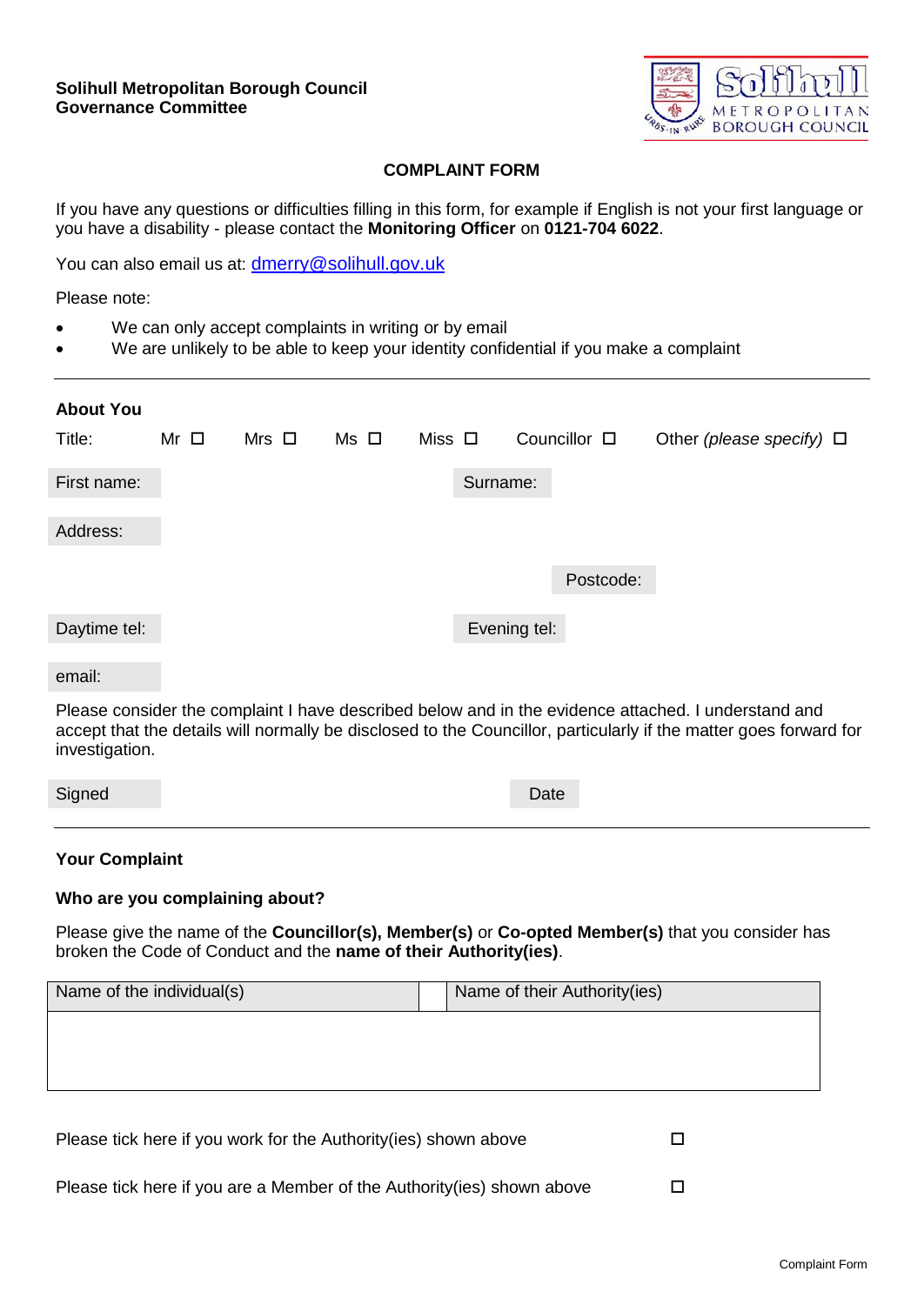## **COMPLAINT FORM**

Please provide us with as much information as you can about your complaint to help us to decide whether or not it should be investigated. Include the **date** and **details** of the alleged misconduct and any **information that supports the allegation**. The Monitoring Officer can only consider complaints that a Councillor has broken a local Code of Conduct. Continue on a separate sheet if there is not enough space on this form.

| 1. WHO is the complaint about?<br>- if it is more than one person |  |
|-------------------------------------------------------------------|--|
| name them all                                                     |  |
|                                                                   |  |

| 2. WHY are you complaining<br>about them? - say what went on,<br>how you felt about it and why you<br>think it is unacceptable or<br>inappropriate. |  |
|-----------------------------------------------------------------------------------------------------------------------------------------------------|--|
| Explain which part of the Code of<br>Conduct you feel has been<br>breached.                                                                         |  |

| 4. WHEN did this take place?         |  |
|--------------------------------------|--|
| Be specific on the dates and         |  |
| times otherwise it becomes very      |  |
| difficult to investigate (if that is |  |
| what happens)                        |  |
|                                      |  |
|                                      |  |

| 5. WHERE? - be specific where        |  |
|--------------------------------------|--|
| it all took place - give the address |  |
| and also the details of the venue    |  |
| - was it in a meeting                |  |
| room/corridor/in the street/in the   |  |
| pub etc                              |  |
|                                      |  |
|                                      |  |
|                                      |  |